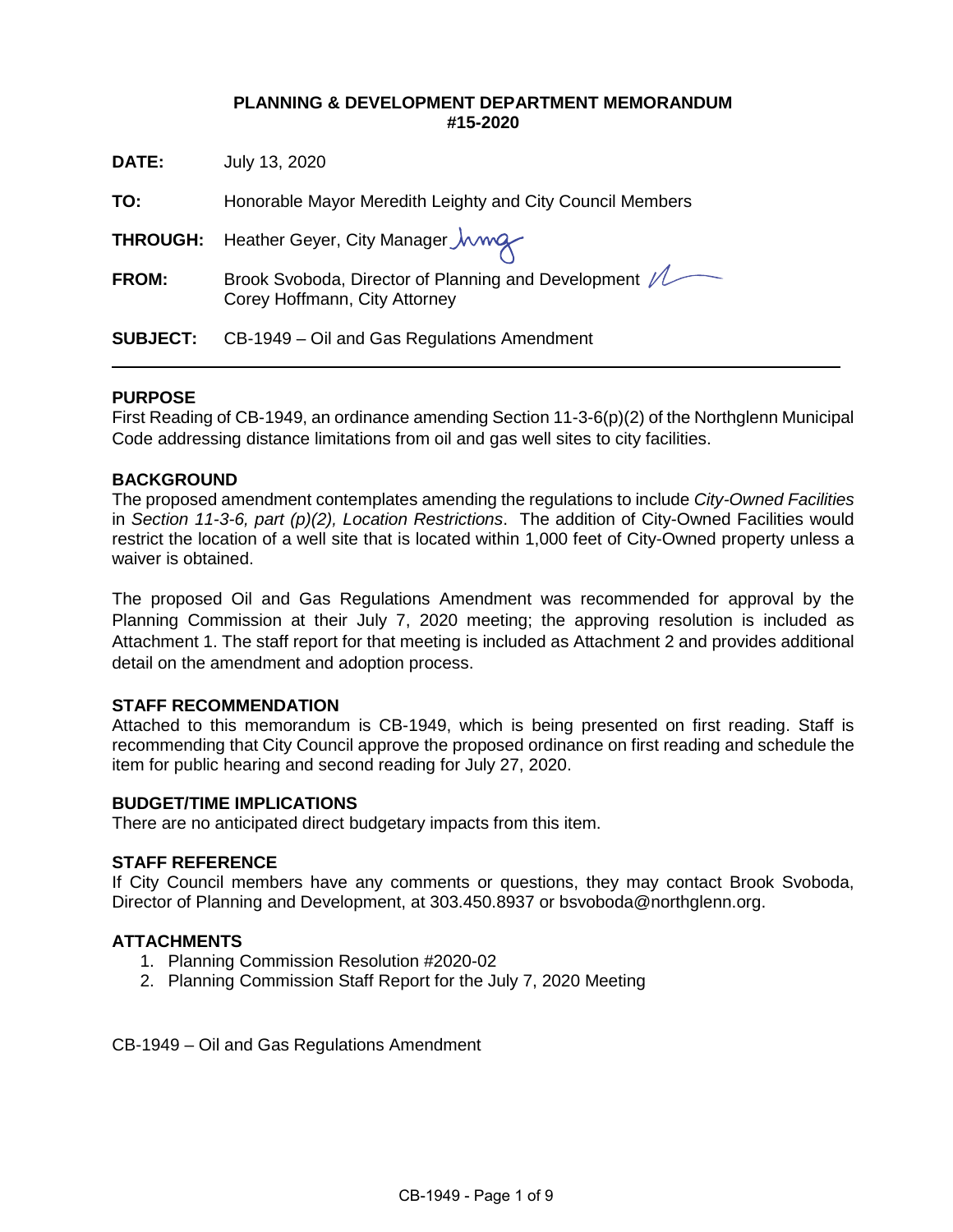# ATTACHMENT 1

#### **RESOLUTION 2020-02 NORTHGLENN PLANNING COMMISSION**

### **A RESOLUTION PROVIDING A FAVORABLE RECOMMENDATION TO THE CITY COUNCIL FOR APPROVAL OF CB-1947 – OIL AND GAS REGULATIONS AMENDMENT TO THE UNIFIED DEVELOPMENT ORDINANCE**

WHEREAS, Northglenn Ordinance 11-6-4(c) requires that all proposed amendments shall be referred to the Planning Commission for study, consideration, and recommendation prior to final action by Council; and

WHEREAS, the Planning Commission has found that the application satisfies the applicable criteria for Unified Development Ordinance Amendments under 11-6- 4(c)(3)(D)(iii); and

WHEREAS, the Northglenn Planning Commission therefore desires to provide a recommendation to the City Council on the Unified Development Ordinance Amendment as required by law; and

BE IT RESOLVED BY THE PLANNING COMMISSION OF THE CITY OF NORTHGLENN, COLORADO, THAT:

Section 1. The City of Northglenn Planning Commission hereby provides a favorable recommendation to the City Council for approval of CB-1949.

DATED this 7<sup>TH</sup> day of July, 2020

\_\_\_\_\_\_\_\_\_\_\_\_\_\_\_\_\_\_\_\_\_\_\_\_\_\_\_\_ Sonia Di Carlo Planning Commission Chair

ATTEST:

\_\_\_\_\_\_\_\_\_\_\_\_\_\_\_\_\_\_\_\_\_\_\_\_\_\_\_\_ Rebecca Smith, AICP **Secretary**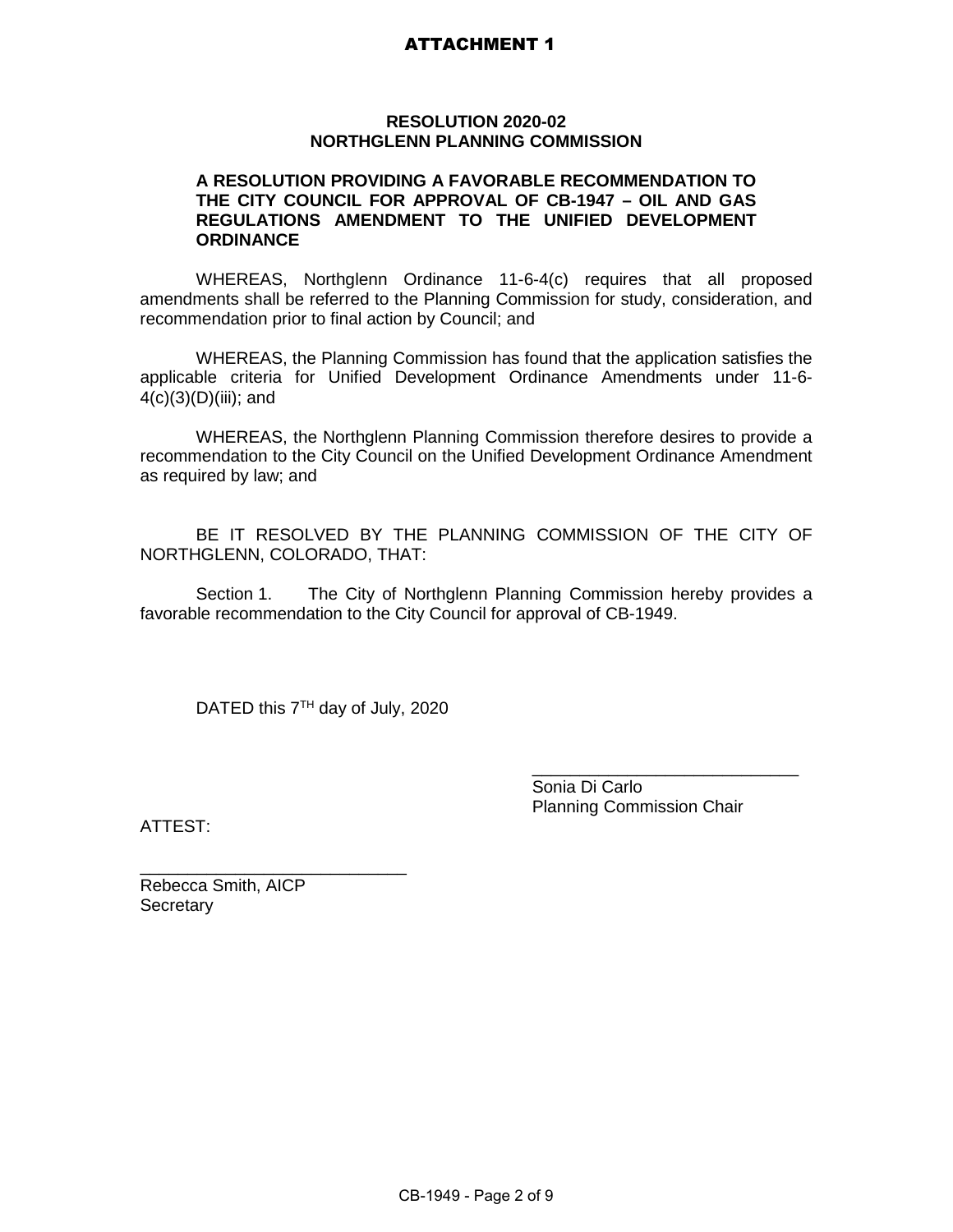# ATTACHMENT 2



**Planning & Development** 11701 Community Center Drive Northglenn, CO 80233 P: 303-450-8739 F: 303-450-8708 northglenn.org

# **PLANNING AND DEVELOPMENT DEPARTMENT**

*MEMORANDUM*

- **DATE:** July 7, 2020
- **TO:** Planning Commission

**FROM:** Brook Svoboda, Director of Planning & Development

**SUBJECT:** Case # 20-02 Oil & Gas Regulations Amendment *Unified Development Ordinance Amendment*

# **REQUEST**

Staff is presenting a proposed update to the Oil and Gas regulations found in Section 11-3-6 of the Unified Development Ordinance (UDO) for public hearing and recommendation to City Council.

# **RECOMMENDATION**

Staff is recommending that the Planning Commission recommend approval of the proposed Amendment to the UDO to the City Council.

# Recommended Motion.

*"I move to approve Resolution 2020-02, a resolution providing a favorable recommendation to the City Council for approval of CB-1949 – Oil and Gas Regulations update to the Unified Development Ordinance."*

# **DISCUSSION**

# Background.

The proposed amendment contemplates amending the regulations to include *City-Owned Facilities* to the *Section 11-3-6, part (p)(2), Location Restrictions*. The addition of City-Owned Facilities would restrict the location of a well site that is located within 1000 feet of a City-Owned property unless a waiver is obtained.

# Notification Requirements.

Notification for this application was conducted in accordance with the requirements of Section 11-6-3(e) of the UDO, Scheduling and Notice of Public Hearings. The only notification requirement for a UDO Amendment is a notice of public hearing published in the Northglenn-Thornton Sentinel at least 15 days prior to the public hearing.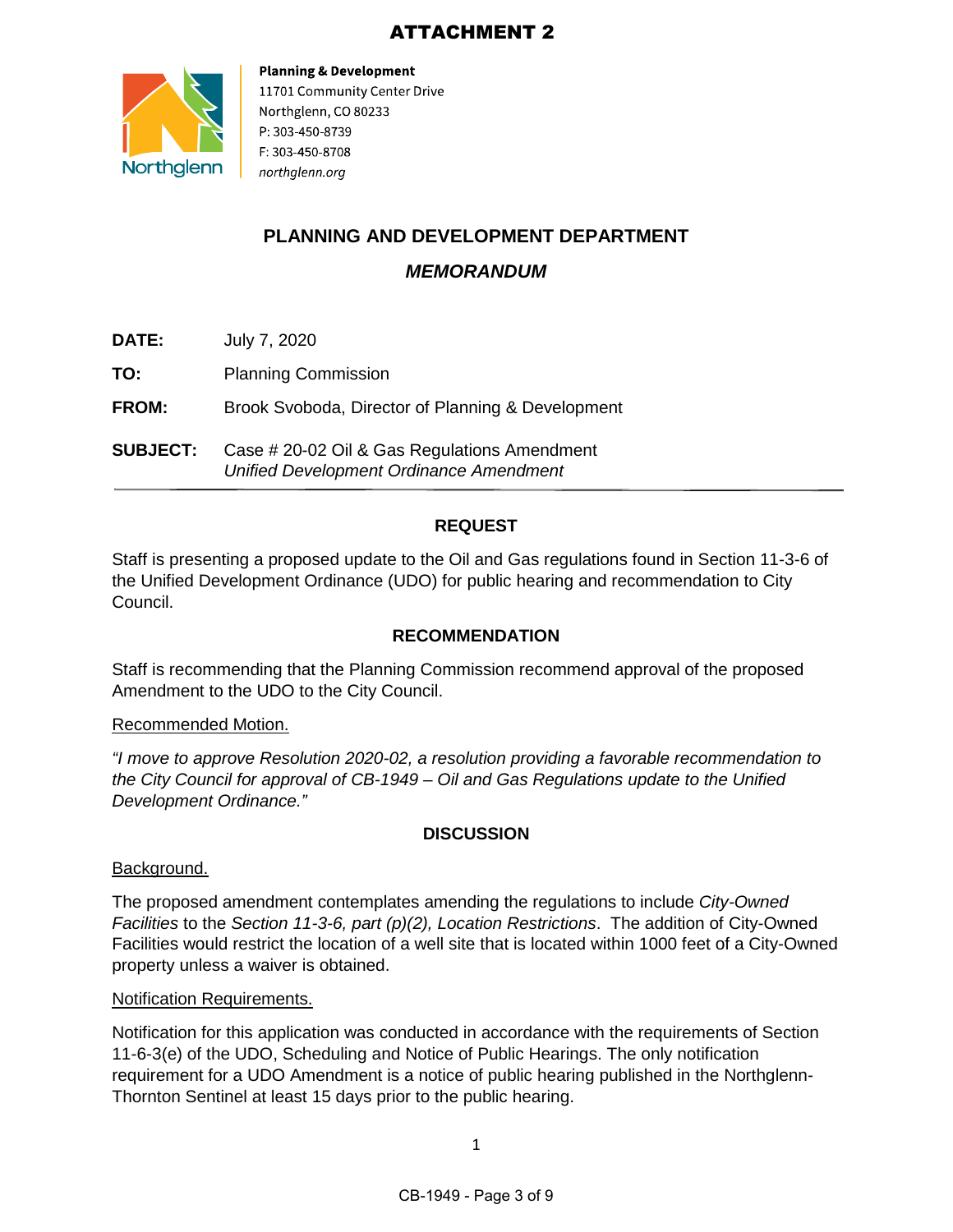# **APPROVAL CRITERIA**

### Applicable Approval Code Provisions.

The following sections of the code should be considered with review of the various components of this application.

- Section 11-3-6, Oil and Gas Operations
- Section 11-6-4, Unified Development Ordinance Amendment

### Criteria Analysis.

Section 11-6-4(c)(3)(D)(iii) requires the proposed UDO Amendment comply with the following approval criteria. A brief staff analysis is provided of each:

| Criteria: |                                                                                                                                                                                                                                | <b>Staff Analysis:</b>                                                                                                                                                                                                                        |
|-----------|--------------------------------------------------------------------------------------------------------------------------------------------------------------------------------------------------------------------------------|-----------------------------------------------------------------------------------------------------------------------------------------------------------------------------------------------------------------------------------------------|
| a)        | Is consistent with the<br>Comprehensive Plan;                                                                                                                                                                                  | The proposed UDO Amendment is in conformance with<br>the Comprehensive Plan.                                                                                                                                                                  |
| b)        | Does not conflict with other<br>provisions of this UDO or<br>other provisions in the<br>Northglenn Municipal Code;                                                                                                             | The proposed UDO Amendment does not conflict with<br>other provisions of the UDO or other provisions of the<br>Northglenn Municipal Code. The proposed Amendment<br>has been developed and reviewed by the City<br>Attorney's Office.         |
| C)        | Is necessary to address a<br>demonstrated community<br>need;                                                                                                                                                                   | The proposed UDO Amendment is necessary to<br>address a demonstrated community need to ensure<br>City code remains in conformance with updated state<br>regulations and more closely reflect regulations recently<br>adopted by Adams County. |
| d)        | Is necessary to respond to<br>changing conditions or<br>policy; and                                                                                                                                                            | The proposed UDO Amendment is necessary to<br>respond to changing policy to ensure City code remains<br>in conformance with updated state regulations and<br>more closely reflect regulations recently adopted by<br>Adams County.            |
| e)        | Is consistent with the<br>purpose and intent of the<br>zoning districts in the UDO,<br>would improve compatibility<br>among land uses within the<br>City, or would result in an<br>orderly and logical<br>development pattern. | The proposed UDO Amendment is consistent with the<br>purpose and intent of the zoning districts in the UDO<br>that will allow Oil and Gas Operations, and is proposed<br>to ensure continued compatibility among land uses.                   |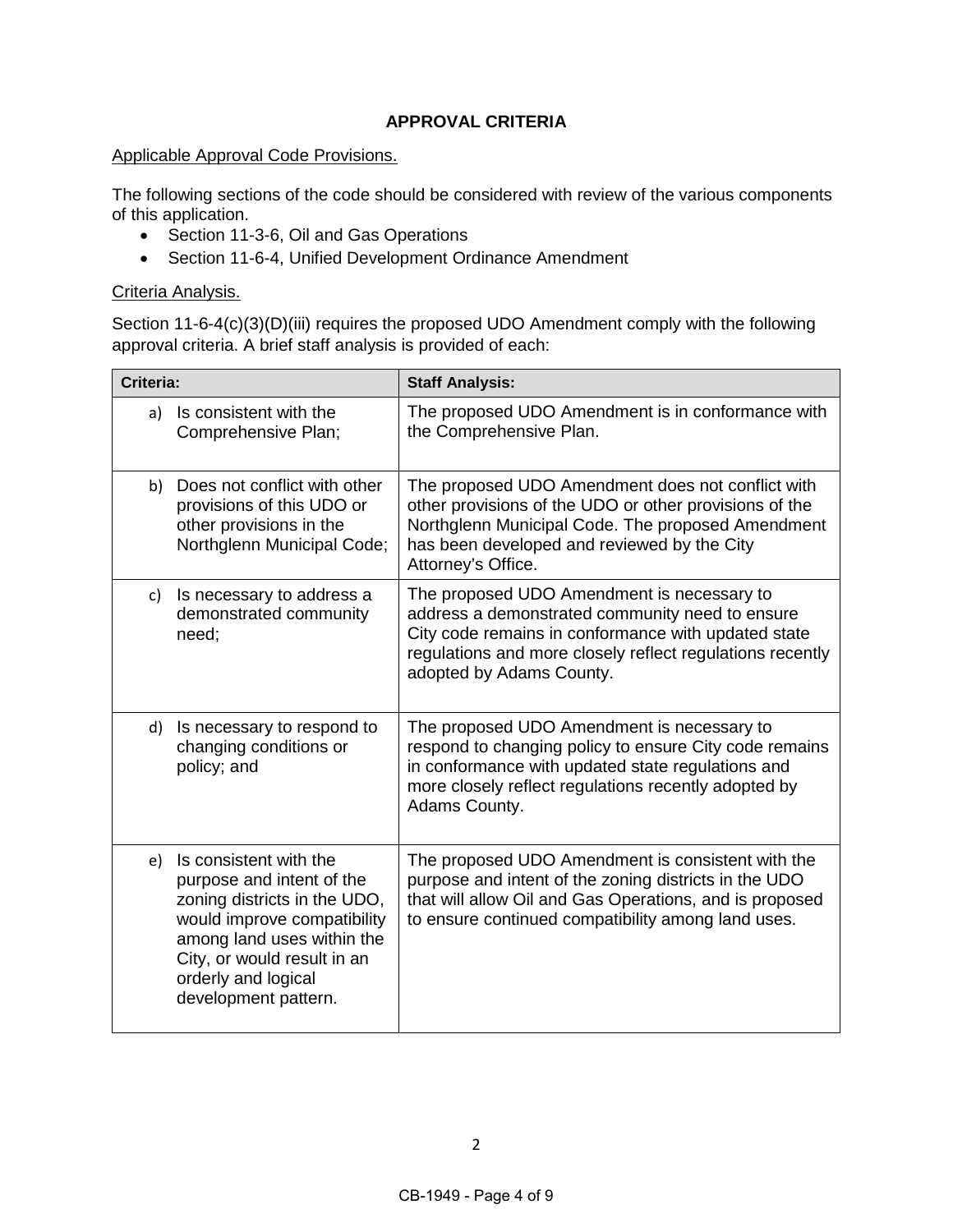## **ADMINISTRATION**

#### Possible Actions by the Planning Commission.

The Planning Commission is not the final approval authority for review of a UDO Amendment and shall review the application and provide a recommendation to the City Council. The Commission's options for recommendation are as follows:

- 1. Recommend approval of the request, with or without conditions or stipulations;
- 2. Recommend denial of the request for reasons stated; or
- 3. Table the request for further consideration or additional information.

#### Next Steps.

The Planning Commission's recommendation on this Oil & Gas Operations UDO Amendment will be forwarded to City Council for consideration. First reading is scheduled for July 13, 2020, and second reading and public hearing will be held at the July 27, 2020 City Council meeting.

# **ATTACHMENTS**

Attachment A – CB-1947 Unified Development Ordinance Amendment to Section 11-3-6, Oil and Gas Operations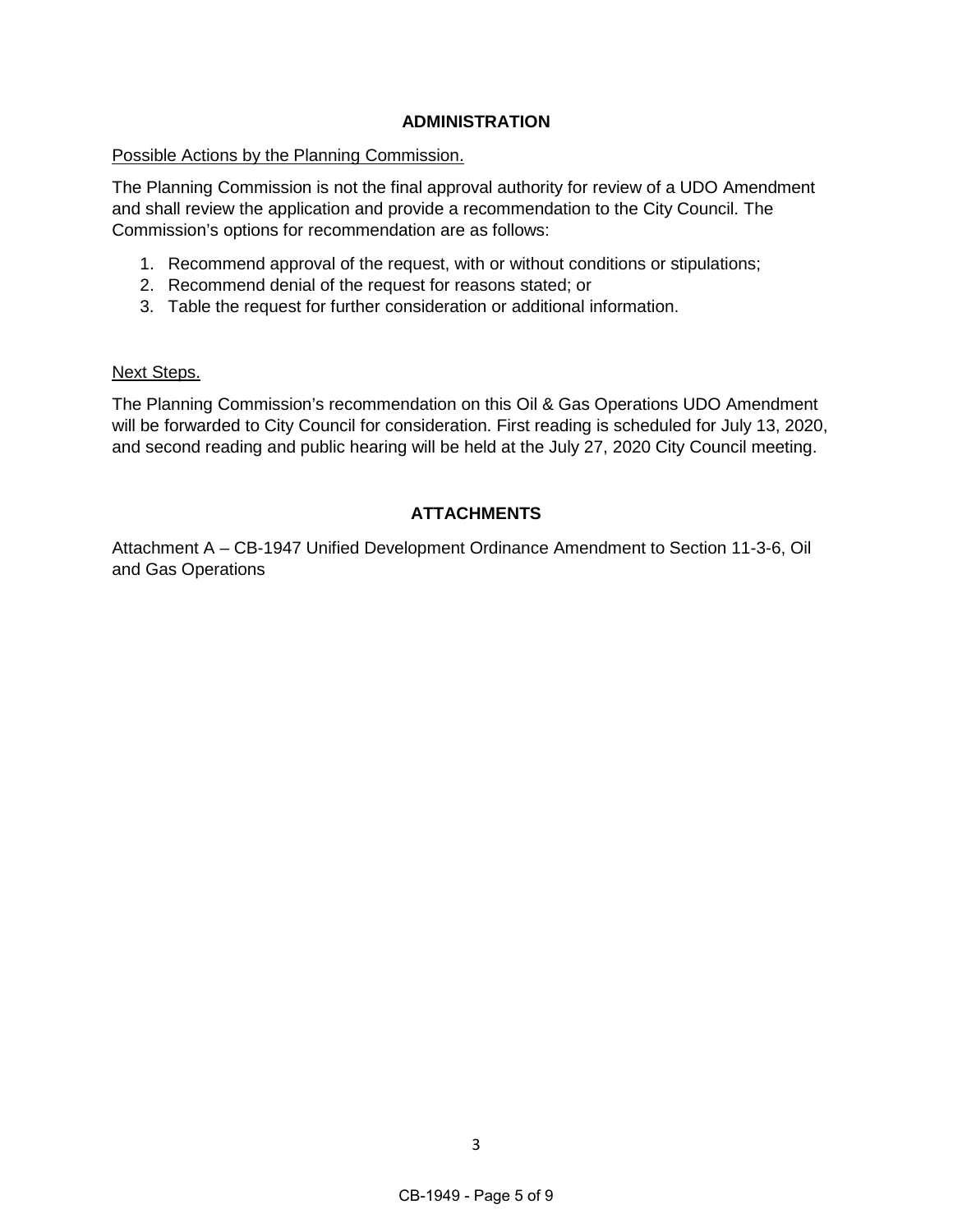# ATTACHMENT A

#### SPONSORED BY: MAYOR LEIGHTY

COUNCILMAN'S BILL ORDINANCE NO.

No.

Series of 2020 Series of 2020

A BILL FOR AN ORDINANCE AMENDING SECTION 11-3-6(p)(2) OF THE NORTHGLENN MUNICIPAL CODE ADDRESSING DISTANCE LIMITATIONS FROM OIL AND GAS WELL SITES TO CITY FACILITIES

BE IT ORDAINED BY THE CITY COUNCIL OF THE CITY OF NORTHGLENN, COLORADO, THAT:

Section 1. Section 11-3-6(p)(2) of the Northglenn Municipal Code is amended to read as follows:

**Section 11-3-6.** Oil and Gas Operations

(p) Location Restrictions.

\* \* \*

(2) Well Sites proposed within City limits shall be at least 1,000 feet from the property line of any existing or platted residences, schools, Future School Facilities,  $\Theta$  state licensed daycares, OR CITY-OWNED FACILITIES unless a Waiver is obtained.

INTRODUCED, READ AND ORDERED POSTED this \_\_\_\_ day of \_\_\_\_\_\_\_\_\_\_\_\_\_\_\_, 2020.

> MEREDITH LEIGHTY Mayor

\_\_\_\_\_\_\_\_\_\_\_\_\_\_\_\_\_\_\_\_\_\_\_\_\_\_\_\_\_\_\_\_\_\_\_

ATTEST:

\_\_\_\_\_\_\_\_\_\_\_\_\_\_\_\_\_\_\_\_\_\_\_\_\_\_\_\_\_\_\_\_\_\_\_ JOHANNA SMALL, CMC City Clerk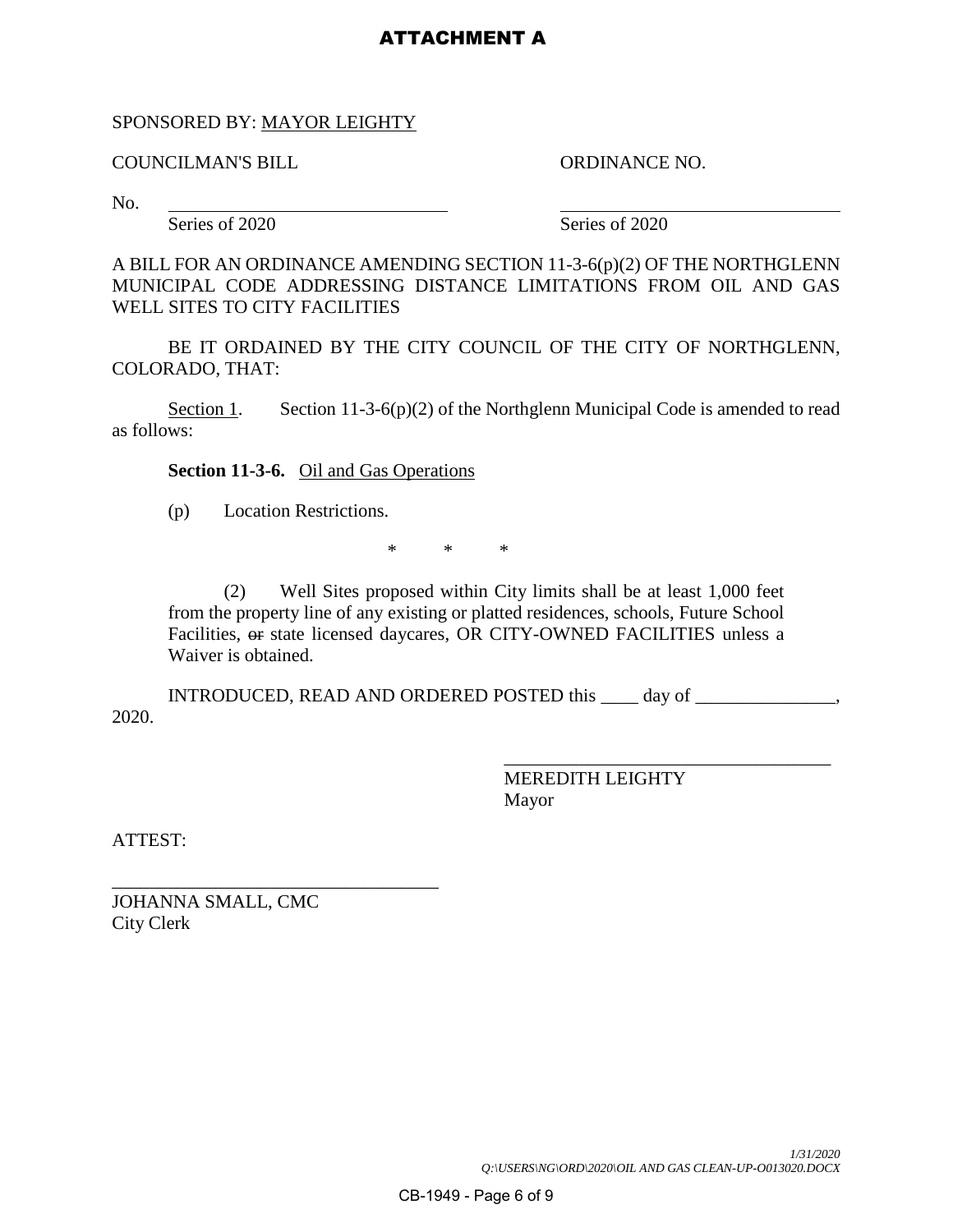PASSED ON SECOND AND FINAL READING this \_\_\_\_ day of \_\_\_\_\_\_\_\_\_\_\_\_\_\_\_\_\_, 2020.

> \_\_\_\_\_\_\_\_\_\_\_\_\_\_\_\_\_\_\_\_\_\_\_\_\_\_\_\_\_\_\_\_\_\_\_\_ MEREDITH LEIGHTY Mayor

ATTEST:

\_\_\_\_\_\_\_\_\_\_\_\_\_\_\_\_\_\_\_\_\_\_\_\_\_\_\_\_\_\_\_\_\_\_\_ JOHANNA SMALL, CMC City Clerk

APPROVED AS TO FORM:

\_\_\_\_\_\_\_\_\_\_\_\_\_\_\_\_\_\_\_\_\_\_\_\_\_\_\_\_\_\_\_\_\_\_\_

COREY Y. HOFFMANN City Attorney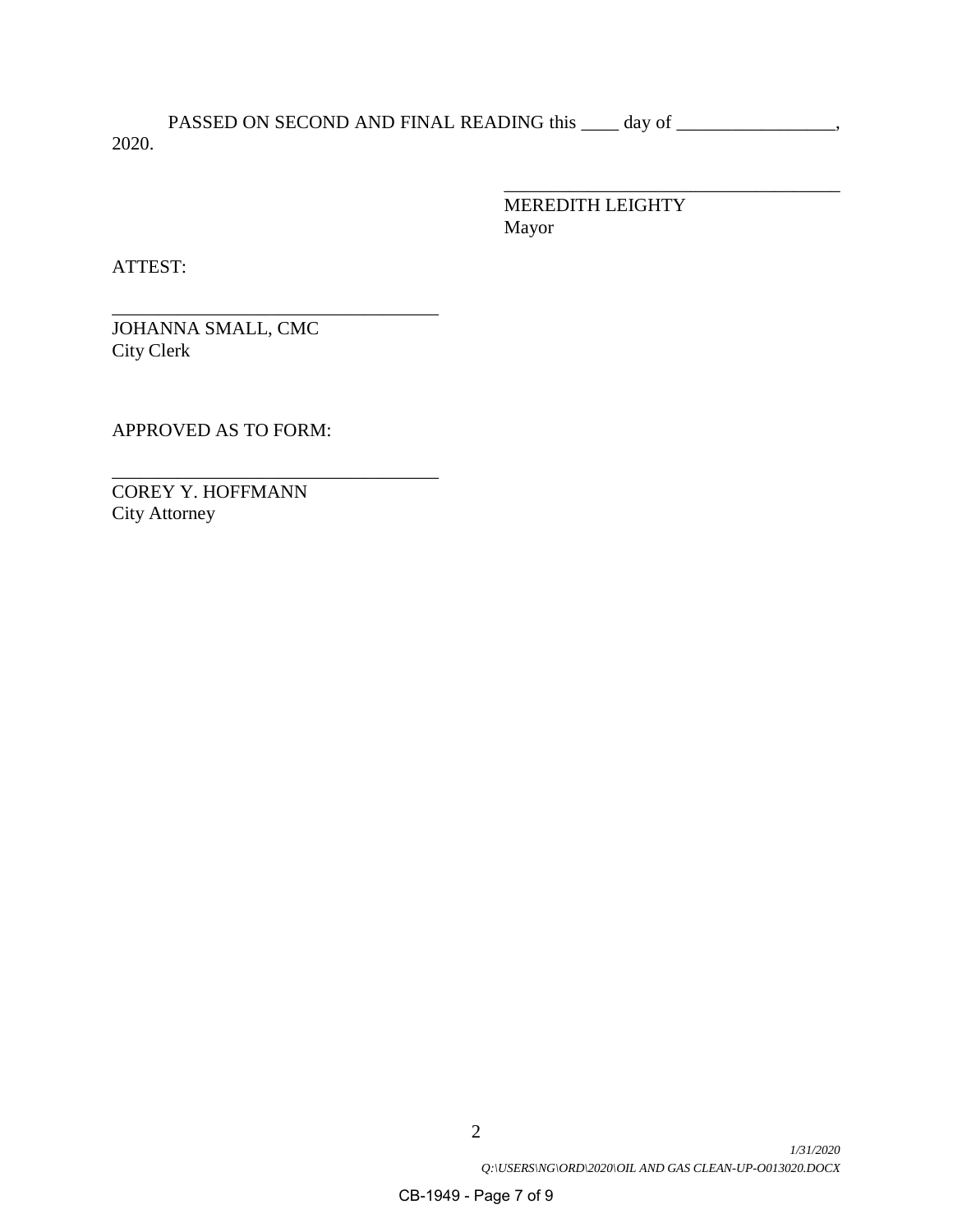# SPONSORED BY: MAYOR LEIGHTY

COUNCILMAN'S BILL ORDINANCE NO.

No. CB-1949 Series of 2020 Series of 2020

A BILL FOR AN ORDINANCE AMENDING SECTION 11-3-6(p)(2) OF THE NORTHGLENN MUNICIPAL CODE ADDRESSING DISTANCE LIMITATIONS FROM OIL AND GAS WELL SITES TO CITY FACILITIES

BE IT ORDAINED BY THE CITY COUNCIL OF THE CITY OF NORTHGLENN, COLORADO, THAT:

Section 1. Section 11-3-6(p)(2) of the Northglenn Municipal Code is amended to read as follows:

### **Section 11-3-6.** Oil and Gas Operations

(p) Location Restrictions.

\* \* \*

(2) Well Sites proposed within City limits shall be at least 1,000 feet from the property line of any existing or platted residences, schools, Future School Facilities, or state licensed daycares, OR CITY-OWNED FACILITIES unless a Waiver is obtained.

INTRODUCED, READ AND ORDERED POSTED this \_\_\_\_ day of \_\_\_\_\_\_\_\_\_\_\_\_\_\_\_, 2020.

> $\overline{a}$ MEREDITH LEIGHTY Mayor

ATTEST:

 $\overline{a}$ 

JOHANNA SMALL, CMC City Clerk